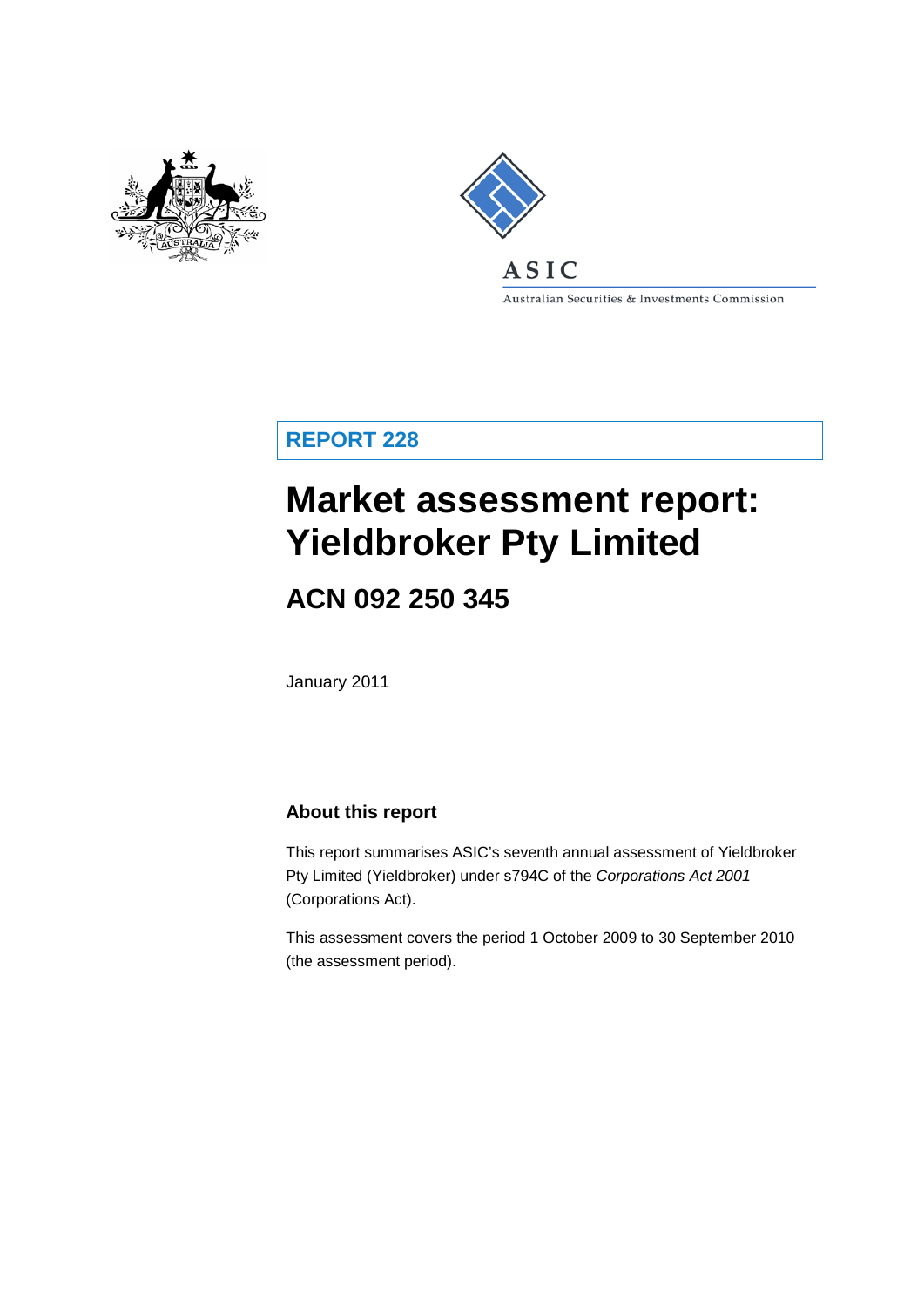#### **About ASIC regulatory documents**

In administering legislation ASIC issues the following types of regulatory documents.

**Consultation papers**: seek feedback from stakeholders on matters ASIC is considering, such as proposed relief or proposed regulatory guidance.

**Regulatory guides**: give guidance to regulated entities by:

- explaining when and how ASIC will exercise specific powers under legislation (primarily the Corporations Act)
- explaining how ASIC interprets the law
- describing the principles underlying ASIC's approach
- giving practical guidance (e.g. describing the steps of a process such as applying for a licence or giving practical examples of how regulated entities may decide to meet their obligations).

**Information sheets**: provide concise guidance on a specific process or compliance issue or an overview of detailed guidance.

**Reports**: describe ASIC compliance or relief activity or the results of a research project.

#### **Previous reports on Yieldbroker**

Yieldbroker was granted an Australian market licence on 3 February 2004.

| <b>Report number</b> | <b>Report date</b> |
|----------------------|--------------------|
| <b>REP 189</b>       | January 2010       |
| <b>REP 163</b>       | <b>July 2009</b>   |
| <b>REP 114</b>       | February 2008      |
| <b>REP 87</b>        | November 2006      |
| <b>REP 60</b>        | October 2005       |
| <b>REP 45</b>        | June 2005          |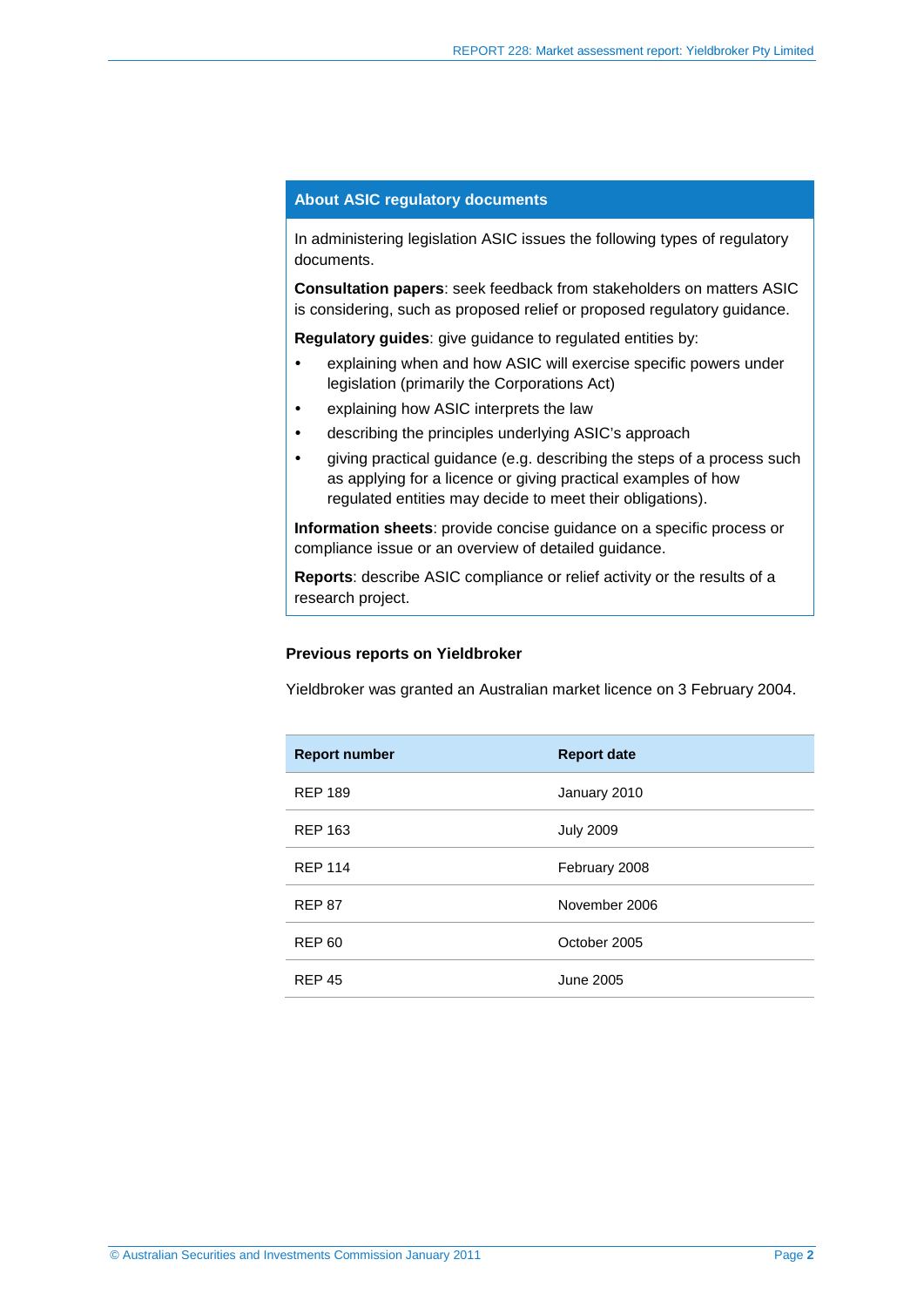## **Contents**

| A |  |
|---|--|
|   |  |
|   |  |
|   |  |
| в |  |
|   |  |
|   |  |
|   |  |
|   |  |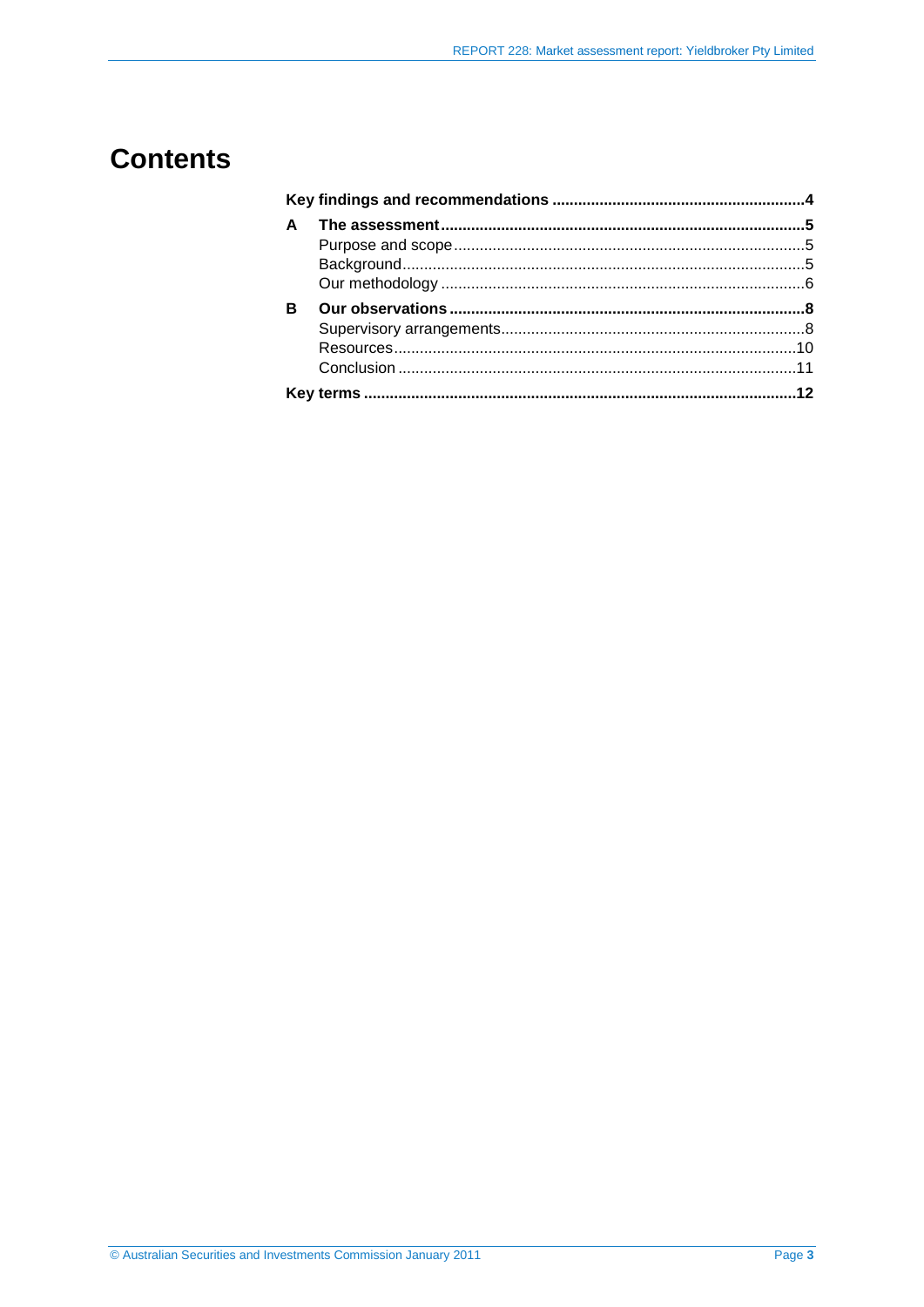## <span id="page-3-0"></span>**Key findings and recommendations**

## **Key findings**

- 1 ASIC is satisfied that Yieldbroker has:
	- adequate arrangements for the supervision of its markets in accordance with its obligations under s792A(c) of the Corporations Act; and
	- sufficient resources to operate its markets properly and for the required supervisory arrangements to be provided under s792A(d) of the Corporations Act.

## **Recommendations**

- 
- 2 We do not have any recommendations to make about Yieldbroker's current supervisory arrangements.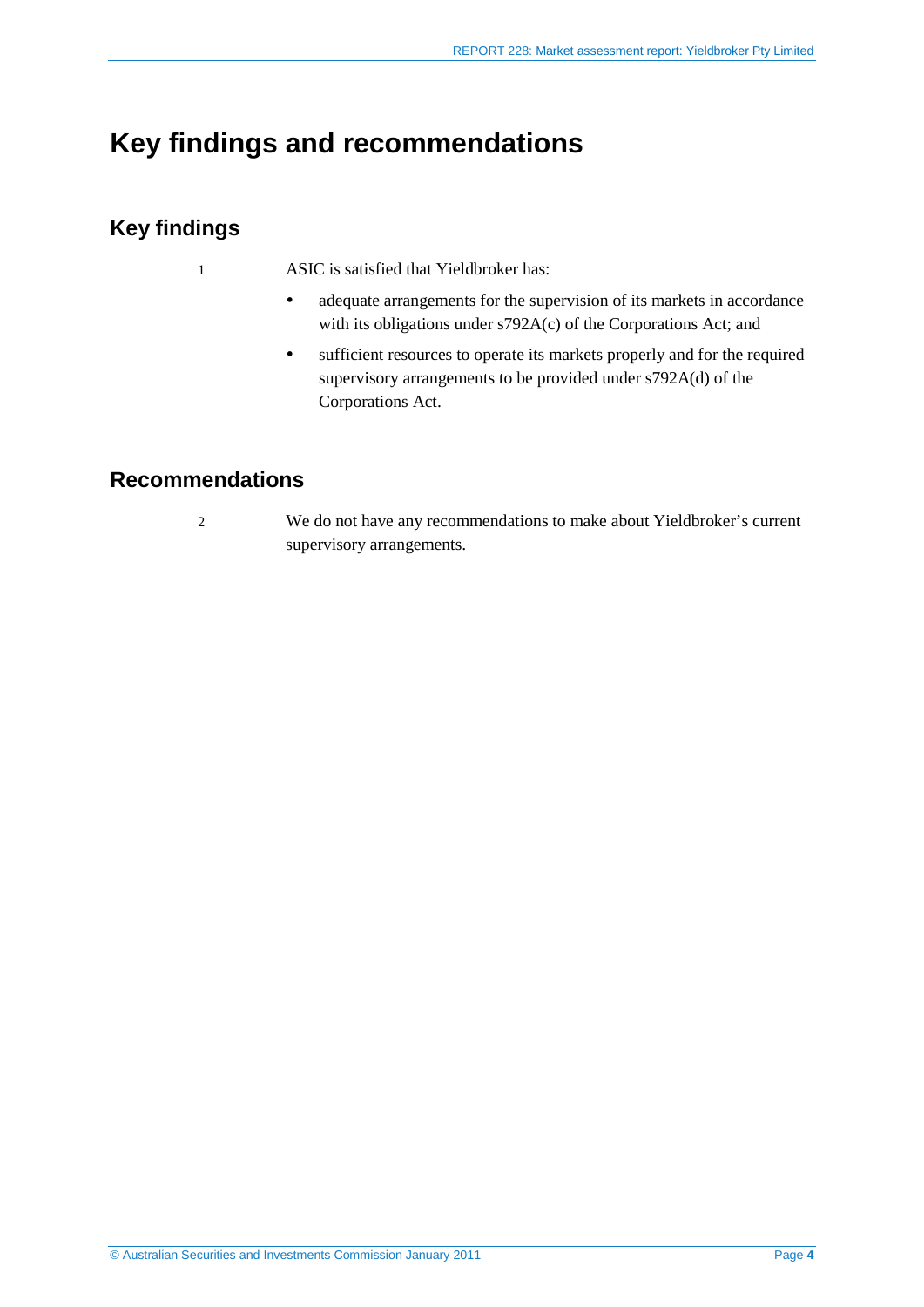## <span id="page-4-0"></span>**A The assessment**

#### **Key points**

ASIC conducts annual assessments of market licensees, such as Yieldbroker, because it is required to do so under s794C of the Corporations Act.

The scope of our assessment must always include the obligations found in s792A(c), but we can include other Ch 7 obligations too.

We use the licensee's self-assessment reports, information from our previous assessments, our observation of the licensee's performance, market intelligence and other things to form a view of how well the licensee has operated its market.

### <span id="page-4-1"></span>**Purpose and scope**

| 3        | Under s792A(c) Yieldbroker is required to have adequate arrangements for<br>supervising the market, including arrangements for:                                                                                                                                                                                                                                                                          |  |
|----------|----------------------------------------------------------------------------------------------------------------------------------------------------------------------------------------------------------------------------------------------------------------------------------------------------------------------------------------------------------------------------------------------------------|--|
|          | handling conflicts between the commercial interests of the licensee and<br>٠<br>the need for the licensee to ensure that the market is fair, orderly and<br>transparent;                                                                                                                                                                                                                                 |  |
|          | monitoring the conduct of participants on or in relation to the market;<br>and                                                                                                                                                                                                                                                                                                                           |  |
|          | enforcing compliance with the market's operating rules.                                                                                                                                                                                                                                                                                                                                                  |  |
| 4        | ASIC is required to assess how well a market licensee complies with its<br>obligations under $s792A(c)$ at least once a year: $s794C(2)$ .                                                                                                                                                                                                                                                               |  |
| 5        | In addition, we are permitted to extend the scope of our assessment to review<br>how well a licensee complies with any or all of its obligations under Ch 7:<br>$s794C(1)$ . In this instance, we extended the scope of the assessment to<br>include a review of whether Yieldbroker has sufficient financial,<br>technological and human resources to comply with its obligations under<br>$s792A(d)$ . |  |
| 6        | This report covers the period 1 October 2009 to 30 September 2010.                                                                                                                                                                                                                                                                                                                                       |  |
| المحبرين |                                                                                                                                                                                                                                                                                                                                                                                                          |  |

### <span id="page-4-2"></span>**Background**

7 Yieldbroker was granted an Australian market licence (market licence) on 3 February 2004. A copy of Yieldbroker's market licence is available on ASIC's website at [www.asic.gov.au/markets.](http://www.asic.gov.au/markets)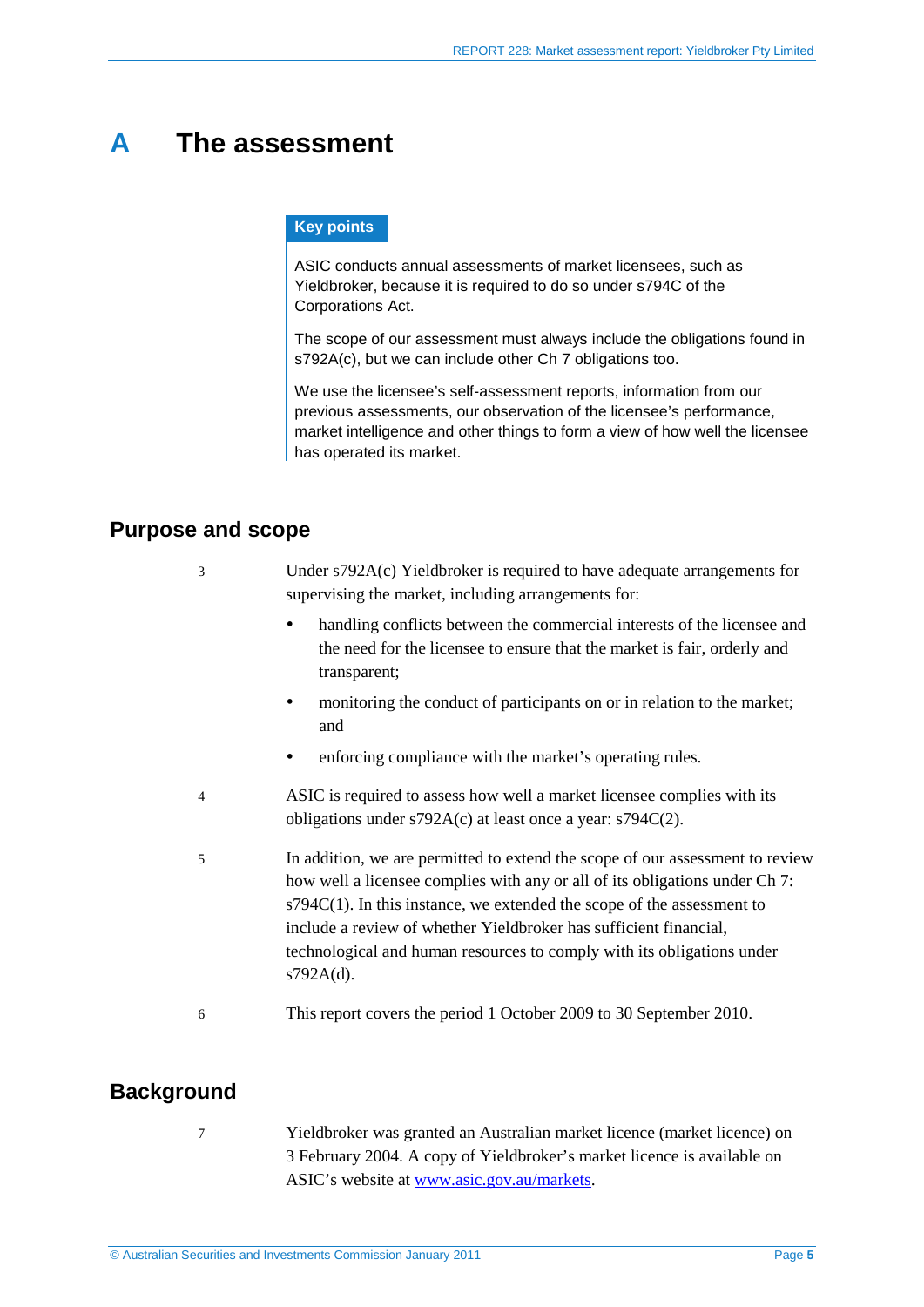- 8 Yieldbroker's market licence permits it to operate two markets—the Dealer & Client market and Interdealer market. Both markets are electronic platforms that facilitate trading in bonds and debentures. Current products traded on the markets include Australian government and semi-government bonds, CPI-linked bonds, treasury notes, corporate bonds, Floating Rate Notes and New Zealand government bonds.
- 9 Yieldbroker also operates an auction system that is utilised by:
	- the Australian Office of Financial Management for the issuance of Australian government treasury bonds, treasury indexed bonds and treasury notes;
	- the Reserve Bank of Australia to conduct long-end liquidity operations; and
	- a number of semi-government borrowers.
- 10 In the over-the-counter financial markets, the total turnover of Australian government debt securities and non-government debt securities for the 2009–10 period was \$928 billion and \$675 billion, respectively. [1](#page-5-1)
- 11 The Dealer & Client market allows participants known as clients to request quotes from participants known as dealers. The Interdealer market allows dealer participants to trade directly with each other on a principal-toprincipal basis.
- 12 Yieldbroker was granted a variation to its market licence on 8 February 2010. As a result of the variation, Yieldbroker is now permitted to admit participants to its markets that are exempt from Australian financial services (AFS) licence requirements. In addition, the variation removed unnecessary trading limitations on participants.
- 13 There are 17 dealers participating in Yieldbroker's Dealer & Client market. Of these, 12 are shareholders of Yieldbroker.

## <span id="page-5-0"></span>**Our methodology**

<u>.</u>

#### **Our assessment process**

- 14 A market licensee's obligations are ongoing. Whether it is likely to comply with its obligations in the future cannot be judged merely by reference to its past compliance.
- 15 We therefore use the assessment process to:

<span id="page-5-1"></span><sup>1</sup> Australian Financial Markets Association, *2010 Australian Financial Markets Report*, p. 2*.*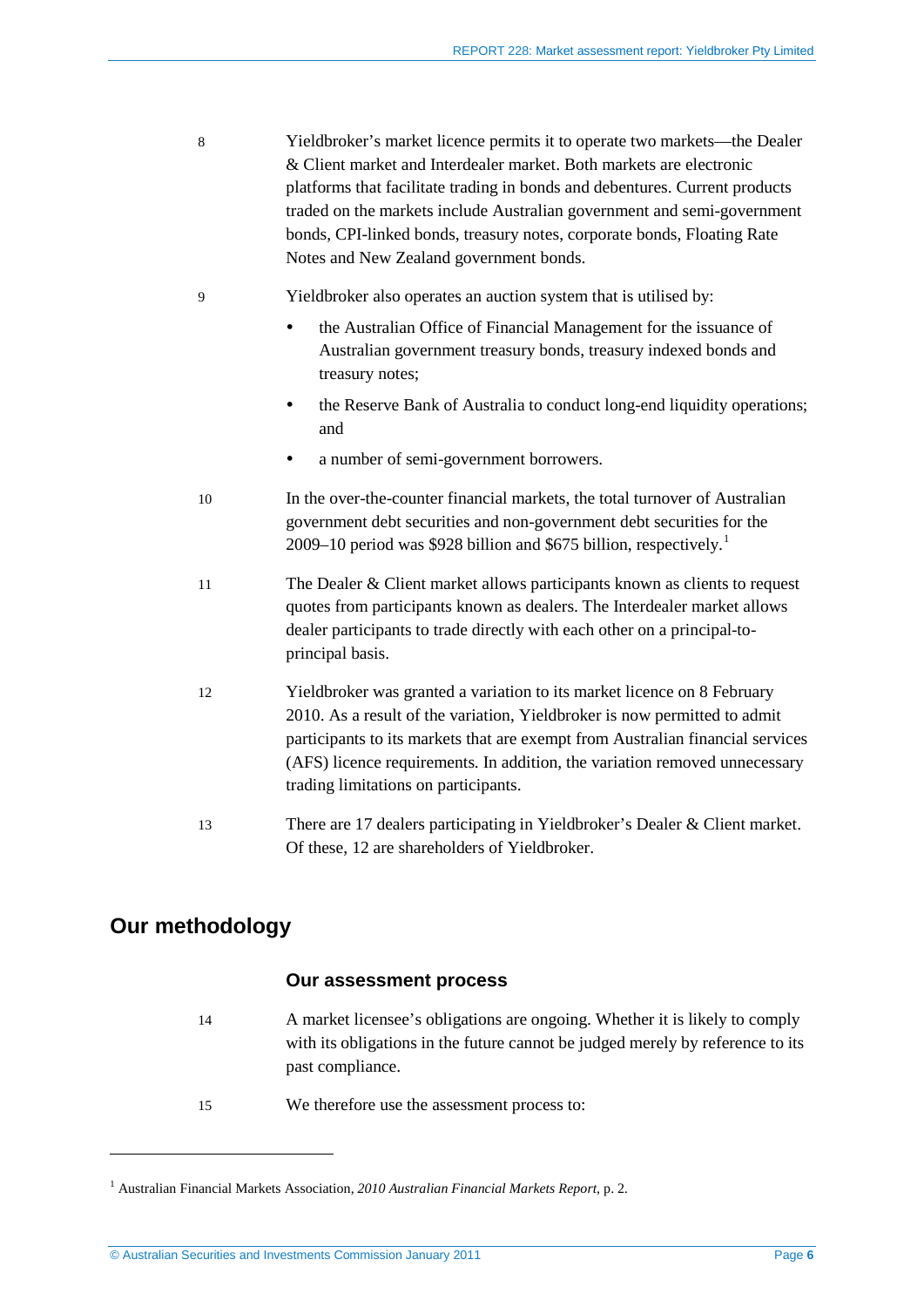- reach conclusions about the adequacy of the arrangements a market licensee has in place for supervising its market in accordance with its obligations under the Corporations Act at the time of the assessment; and
- identify issues, which in our view need, or may need, to be addressed to ensure ongoing compliance.

#### **What we focused on for this assessment**

- 16 Our focus in this assessment was to review:
	- any changes in Yieldbroker's operations from the previous year's assessment;
	- Yieldbroker's supervisory procedures—including, in particular, its arrangements for managing conflicts of interest; and
	- whether Yieldbroker has adequate resources.

#### **What we considered**

- 17 In conducting our assessment we considered:
	- information we received from and about Yieldbroker in the ordinary course of our dealings with Yieldbroker, including Yieldbroker's annual regulatory report required under s792F;
	- Yieldbroker's unaudited financial statement for the year ended 30 June 2010;
	- documents produced by Yieldbroker in response to our notice under s30 of the *Australian Securities and Investments Commission Act 2001*, issued to obtain information about how Yieldbroker is meeting certain obligations under the Corporations Act; and
	- Yieldbroker's policies and procedures for the conduct of Yieldbroker in general and its supervisory responsibilities in particular.

#### **Consultation**

18 Our findings are set out in Section [B](#page-7-0) of this report. Yieldbroker has had the opportunity to view and comment on the factual accuracy of a draft version of this report. Where appropriate, our findings in Section [B](#page-7-0) reflect Yieldbroker's clarifications.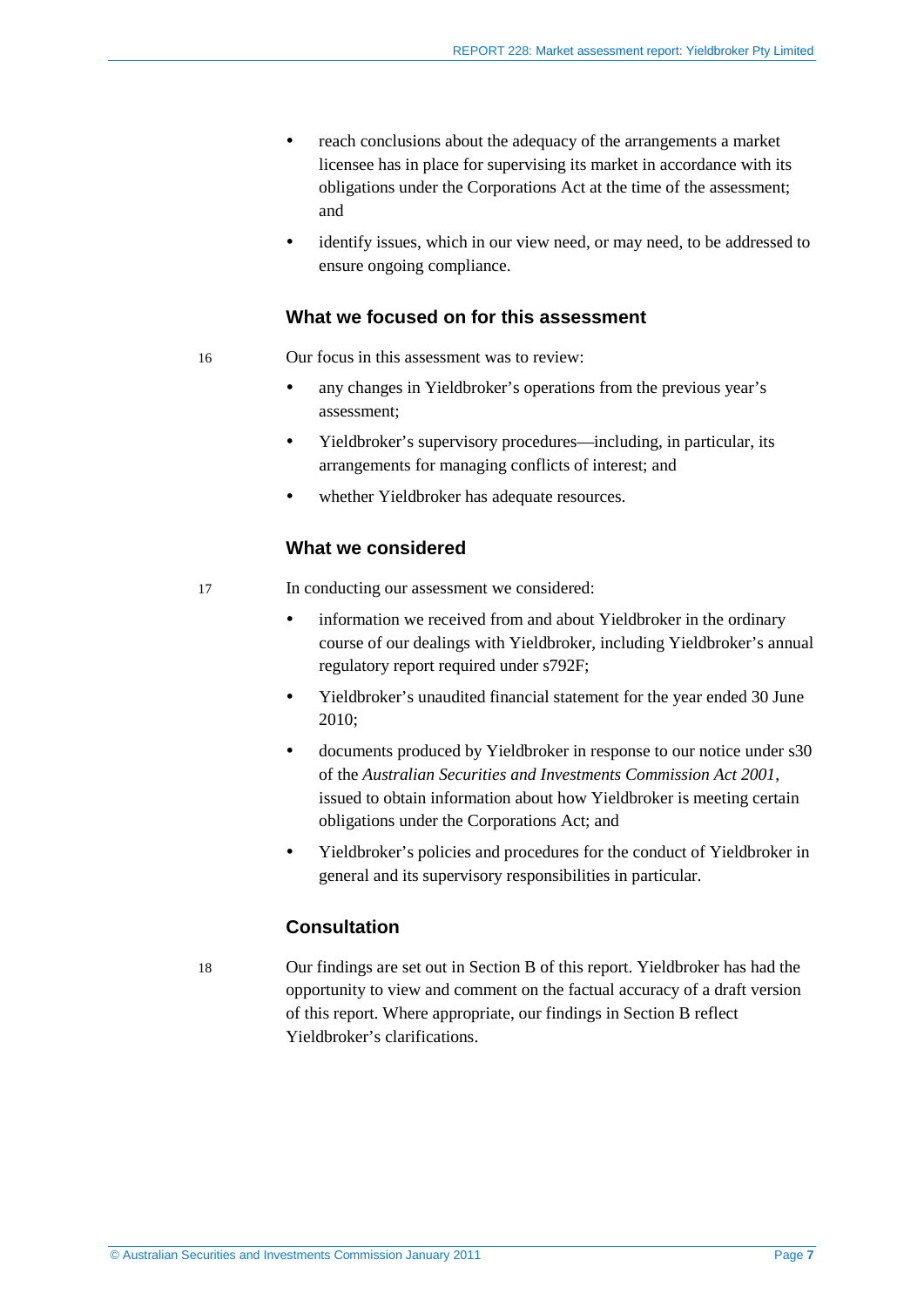## <span id="page-7-0"></span>**B Our observations**

#### **Key points**

We have considered the adequacy of Yieldbroker's arrangements and resources for supervising its markets, including arrangements for:

- handling conflicts between the commercial interests of the licensee and the need for the licensee to ensure that the markets are fair, orderly and transparent;
- monitoring the conduct of participants on or in relation to the markets; and
- enforcing compliance with the markets' operating rules.

Yieldbroker did not make any substantial changes to its supervisory arrangements during the assessment period.

We do not have any recommendations to make about either Yieldbroker's current supervisory arrangements or resources.

We also note that Yieldbroker has complied with its reporting obligations under the Corporations Act.

### <span id="page-7-1"></span>**Supervisory arrangements**

19 We conclude that Yieldbroker has:

- adequate arrangements for the supervision of its markets in accordance with its obligations under s792A(c) of the Corporations Act; and
- sufficient resources to operate its markets properly and for the required supervisory arrangements to be provided under s792A(d) of the Corporations Act.
- 20 This conclusion is based on the following observations:
	- Yieldbroker's supervisory arrangements did not change during the assessment period. These arrangements include:
		- a Compliance Officer who is responsible for supervising the markets and participants, and has supervisory and disciplinary powers;
		- a Compliance Committee that oversees supervision and has the power to conduct disciplinary hearings; and
		- the disciplinary powers of the Board of Directors.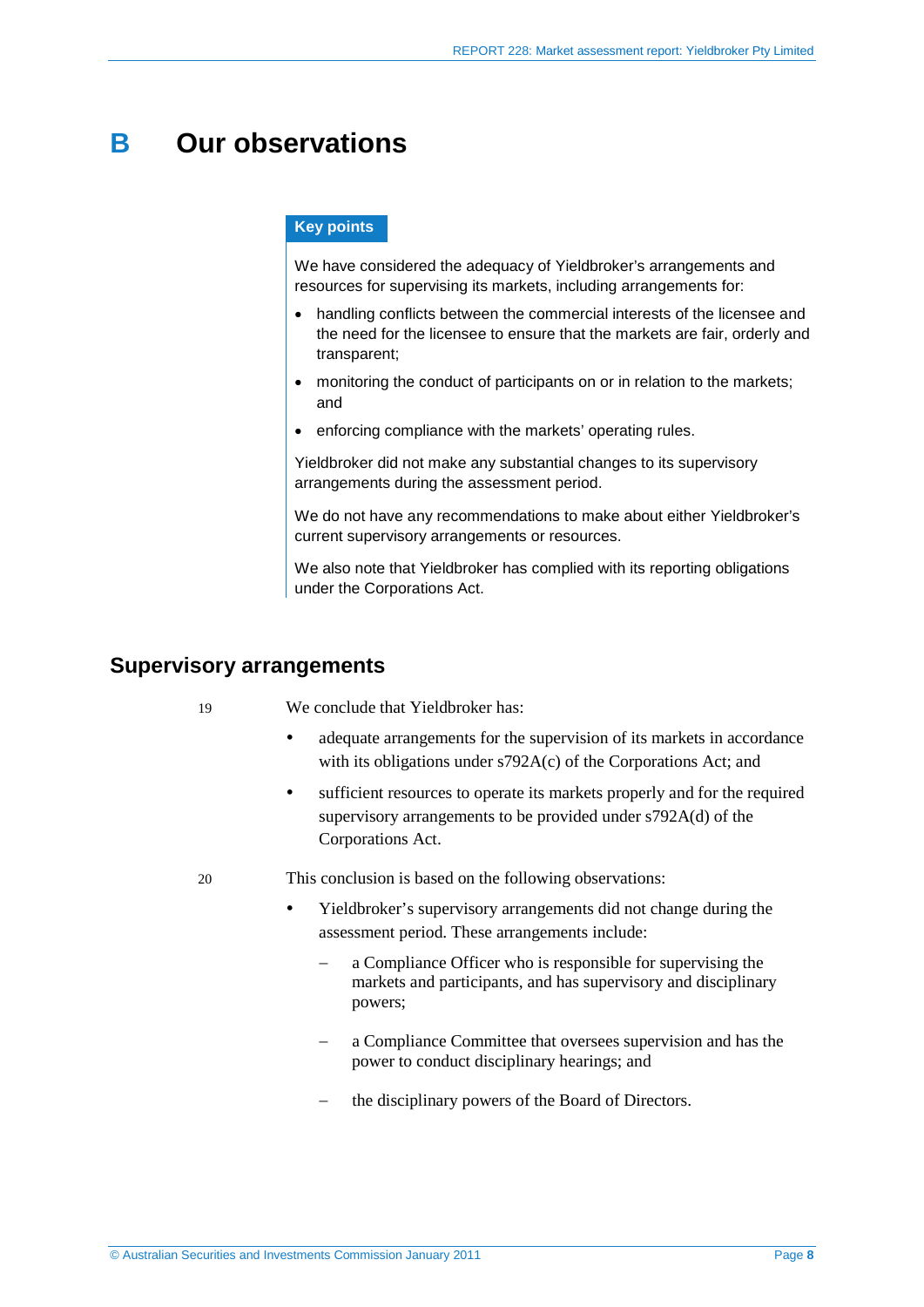- participation in the markets is restricted to professional investor participants who can only trade on their own behalf or on behalf of wholesale clients;
- no serious market failures or disruptions have occurred during the assessment period; and
- no information has come to our attention to suggest that the supervisory arrangements in place have not been operating properly.

#### **Managing conflicts of interest**

21 Yieldbroker's arrangements for managing conflicts of interest between its supervisory and commercial interests have not changed since the previous assessment. These arrangements include:

- a Compliance Officer who is not involved in the commercial decisionmaking activities of Yieldbroker;
- a requirement in the operating rules for the Compliance Committee members to avoid acting in connection with any matter that places them in a position of conflict between their duties as a member of the committee and any other duty or interest; and
- maintenance of a conflicts of interest register to record all conflicts of interest issues and actions taken.
- 22 Yieldbroker has reported that no conflicts of interest have arisen during the assessment period.

#### **Monitoring the markets and conduct of participants**

- 23 Yieldbroker has not made any changes to the way it monitors the markets and conduct of participants. In brief:
	- Yieldbroker's monitoring software, Tibtomcat, monitors all system activity in real time and provides static reporting;
	- on a weekly basis, the Compliance Officer reviews all price and trading information obtained via the system's reporting function. The reviews are aimed at identifying patterns of behaviour that may evidence breaches, or possible breaches, of the operating rules and/or the Corporations Act;
	- in relation to real-time monitoring of system activity. Tibtomcat generates alarm notices when the system detects conduct on the markets that triggers or exceeds certain parameters set by the system; and
	- the Compliance Officer provides monthly reports to the Board that include the results of the weekly review, the investigation and assessment of any issues and/or disputes, and the steps taken to resolve these issues and/or disputes.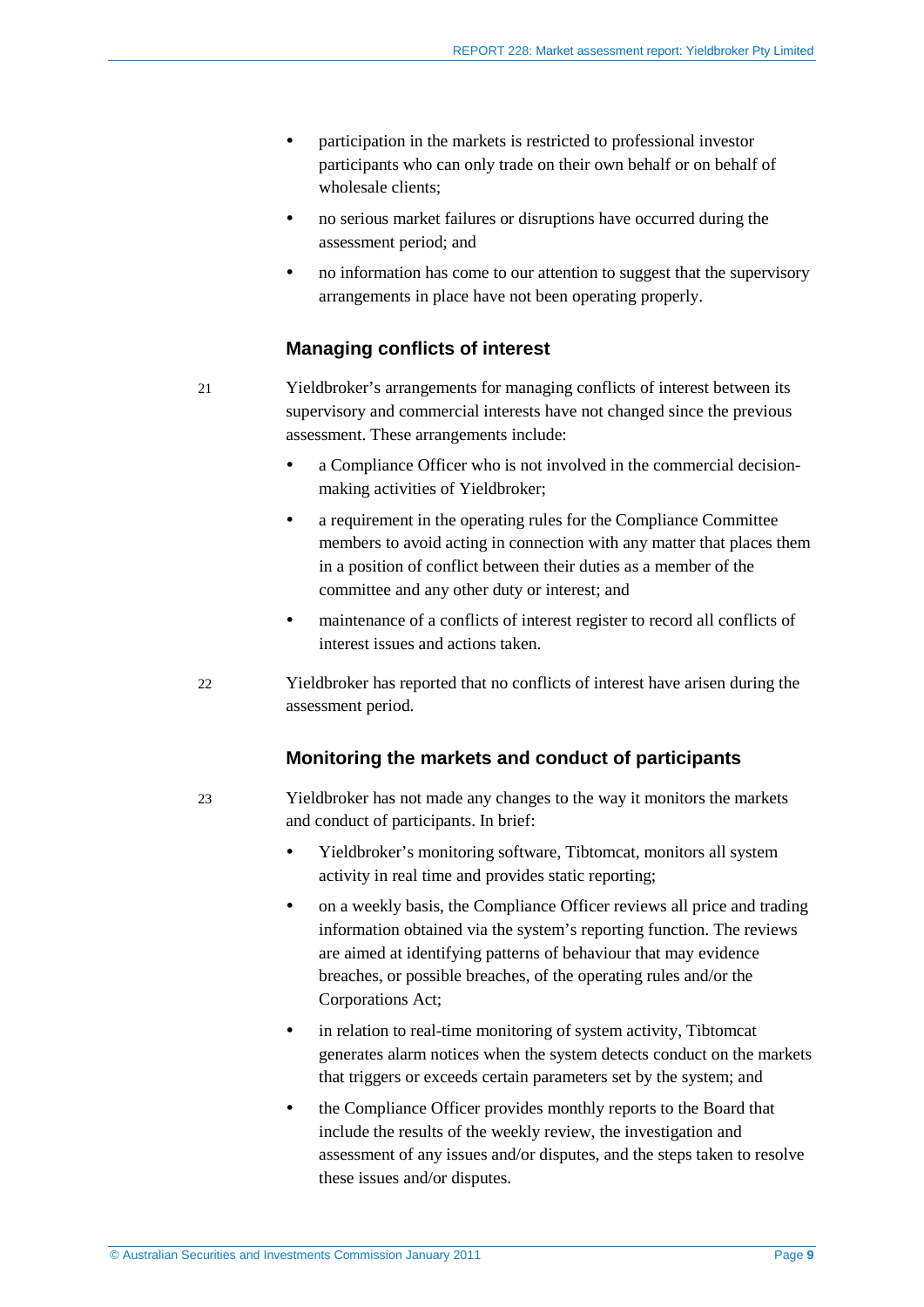- 24 Further details are set out at paragraphs 21–27 of *Market assessment report: Yieldbroker Pty Limited* (REP 189).
- 25 Yieldbroker has reported that there was no observed or suspected conduct in contravention of the operating rules.

#### **Enforcing compliance with market operating rules**

- 26 Yieldbroker has not made any changes to the way it enforces compliance with its operating rules. In brief, Yieldbroker enforces compliance through:
	- undertakings by participants to comply with the Participation Deed, operating rules, the Corporations Act, Australian Financial Markets Association (AFMA) and other market conventions and any directions issued by us;
	- the Compliance Officer's power to issue warnings to participants who have breached an operating rule, or make a recommendation to the Compliance Committee for the Board to take disciplinary action; and
	- the Board's power to make a final determination by issuing warnings or fines, suspending or terminating a participant's access to the system, removing a participant's pricing references from the system and/or directing the Compliance Officer to notify us.
- 27 Further details regarding Yieldbroker's procedures for enforcing compliance are set out at paragraphs 28–32 of REP 189.
- 28 Yieldbroker has reported that during the assessment period there were no investigations or disputes and the Compliance Committee was not required to convene.

### <span id="page-9-0"></span>**Resources**

29 We are satisfied that Yieldbroker has sufficient financial, technological and human resources for the required supervisory arrangements to be provided.

#### **Financial resources**

- 30 We have reviewed Yieldbroker's financial position and are satisfied that it has access to sufficient financial resources to operate its markets and to provide adequate supervisory arrangements.
- 31 Yieldbroker's financial resources are derived from:
	- participation fees on dealers in the Dealer & Client market:
	- trade fees levied in the Interdealer market: and
	- income from the distribution of indicative price data.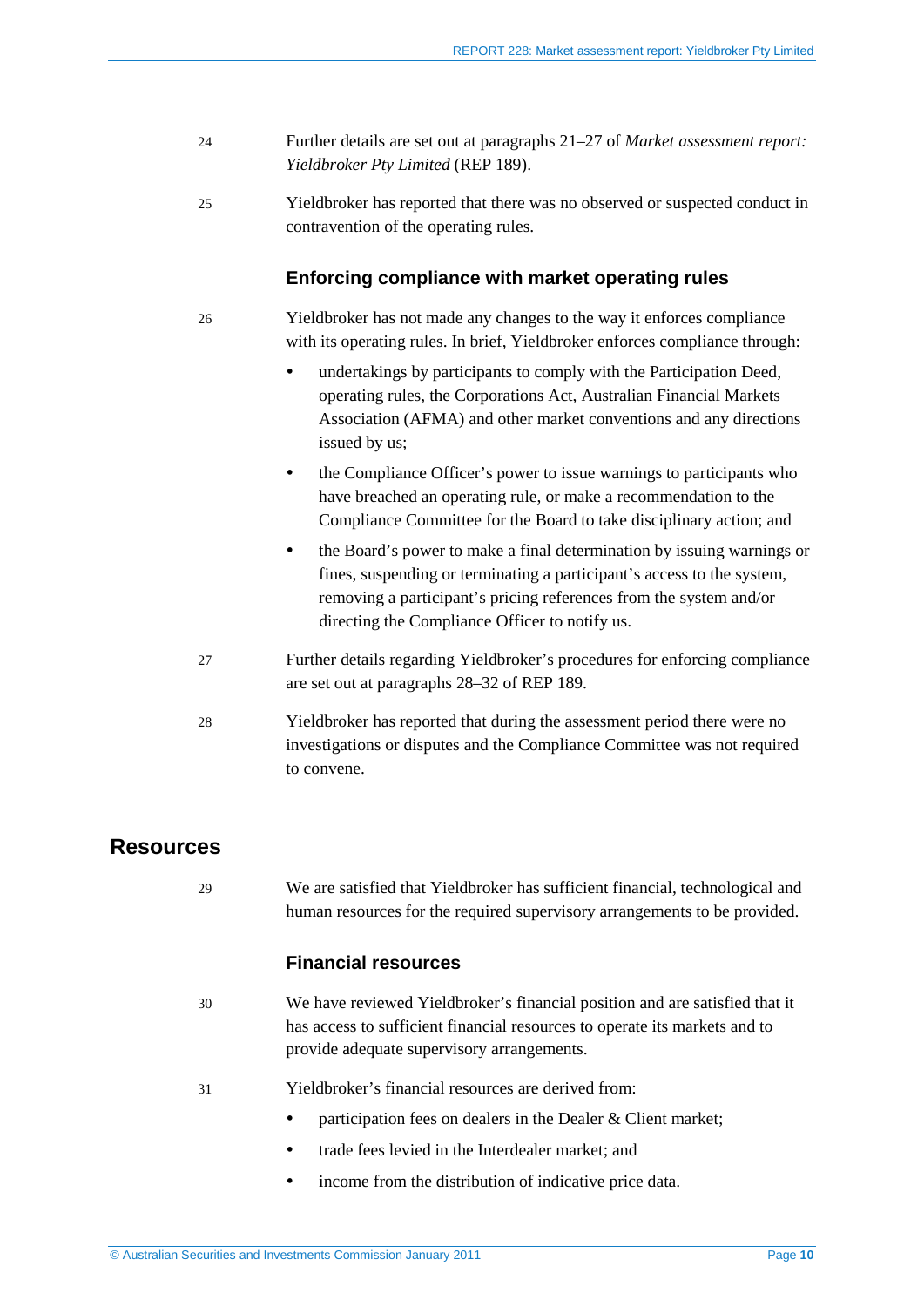32 During the assessment period, one additional shareholder purchased shares in Yieldbroker. Yieldbroker is currently owned in equal shares by 12 large financial institutions.

#### **Technological resources**

- 33 Yieldbroker's technological resources have dealt adequately with existing volumes on the markets and no serious market disruptions have occurred.
- 34 Yieldbroker's technological resources comprise various leased and owned hardware assets, software applications, and processes for trading and system auditing, monitoring and reporting. These processes include periodic reviews of system security to identify and resolve any significant risks, and to ensure that activity on the system is always secured in line with industry expectation. Yieldbroker's Helpdesk staff monitor all system logins in real time and review logins daily.

#### **Human resources**

- 35 During the assessment period, Yieldbroker relied on its General Manager, Compliance Officer and Helpdesk staff to perform the required supervisory functions for the markets. In our view, this resourcing is sufficient.
- 36 Yieldbroker's Compliance Officer left in December 2010 and Yieldbroker has replaced her with an existing staff member. In our next assessment we will review whether the compliance hand-over process was adequate and whether the replacement person is performing the supervisory functions required of the role.

## <span id="page-10-0"></span>**Conclusion**

37 Based on this assessment, we do not have any recommendations to make about Yieldbroker's current supervisory arrangements.